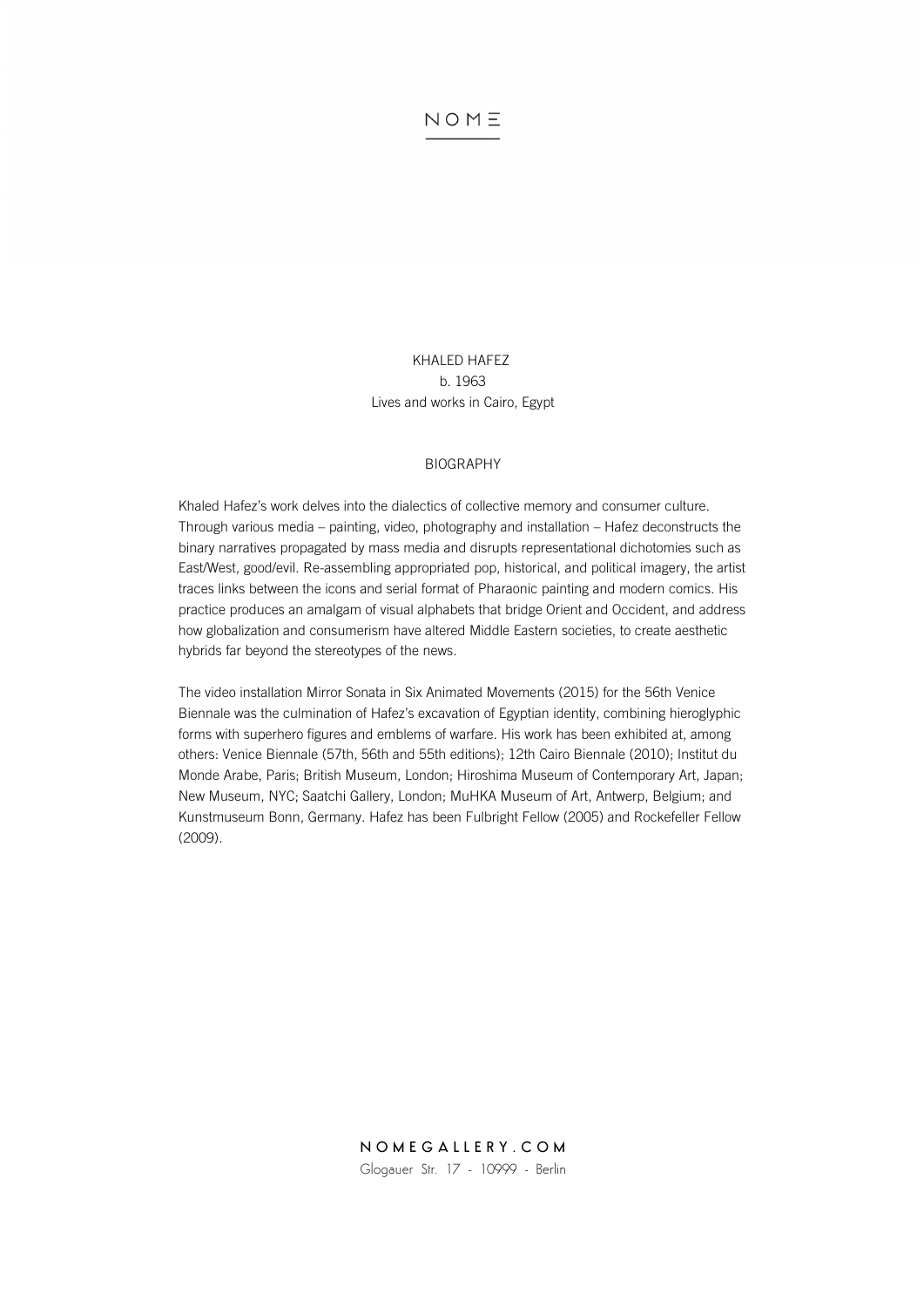#### SELECTED EXHIBITIONS

#### 2018

Un œil ouvert sur le monde arabe, Institut du Monde Arabe, Paris - FR

## 2017

UTOCORPIS: Les Corps Utopiques, Institut Francais de Casablanca - Morocco VIDEOIST: Unfold, Arte Sanat Galerisi, Ankara - Turkey 57th Venice Biennale, The Bridge: Cultural Diversity in Question, Grenada National Pavilion, Venice - Italy

#### 2016

The Body & Other Small Tales, Crete Museum of Contemporary Art, Collection of the Thessaloniki State Museum of Art, Thessaloniki – Greece UTOCORPIS: Les Corps Utopiques, Institut Francais, Dakar – Senegal Synchronisation – Syncopation, London Biennale Manila Pollination – Philippines ReFrame, Transart Triennale Video Program, UFERSTUDIOS, Berlin – Germany Mulliqi Prize 2016, Kosovo National Art Gallery, Prishtina - Kosovo ONUFRI XXII: Galeria Kombetare E Arteve, National Gallery of Art Tirana - Albania Cairotronica, 1st Symposium of Electronic Art, Palace of the Arts, Cairo - Egypt VICEVERSA (N-S-E-O), Museuo Provincial de Holguin, Holguín - Cuba 2nd DocuTIFF 2016, 14th Tirana International Film Festival, Tirana - Albania

# 2015

Alanica: The Experimental Way, 6th Moscow Biennale, Moscow - Russia Codes of Hermes, Deborah Colton Gallery, Houston, Texas - USA A Temple for Extended Days, Ayyam Gallery, Dubai - UAE 1st Trio Biennale, Rio De Janeiro - Brazil 1st Bienal del Sur, Caracas - Venezuela 3rd Mardin Biennale - Turkey View From Inside: Contemporary Arab Photography, Video & Mixed-Media Art, Abu Dhabi Festival, Abu Dhabi - UAE Speak Together, Hofburg, Imperial Museum, Innsbruck - Austria. Hidden Subject: Parallax, Arte Sanat and Foya Art Gallery, Ankara - Turkey 3rd Mardin Biennale, Mardin Museum and several locations, Mardin - Turkey 56th Venice Biennale: In the Eye of the Thunder Storm: Official Collateral, Venice – Italy

## 2014

A Room of His Own: Masculinities in Korea & Middle East, Art Sonje Center, Seoul – South Korea

# NOMEGALLERY.COM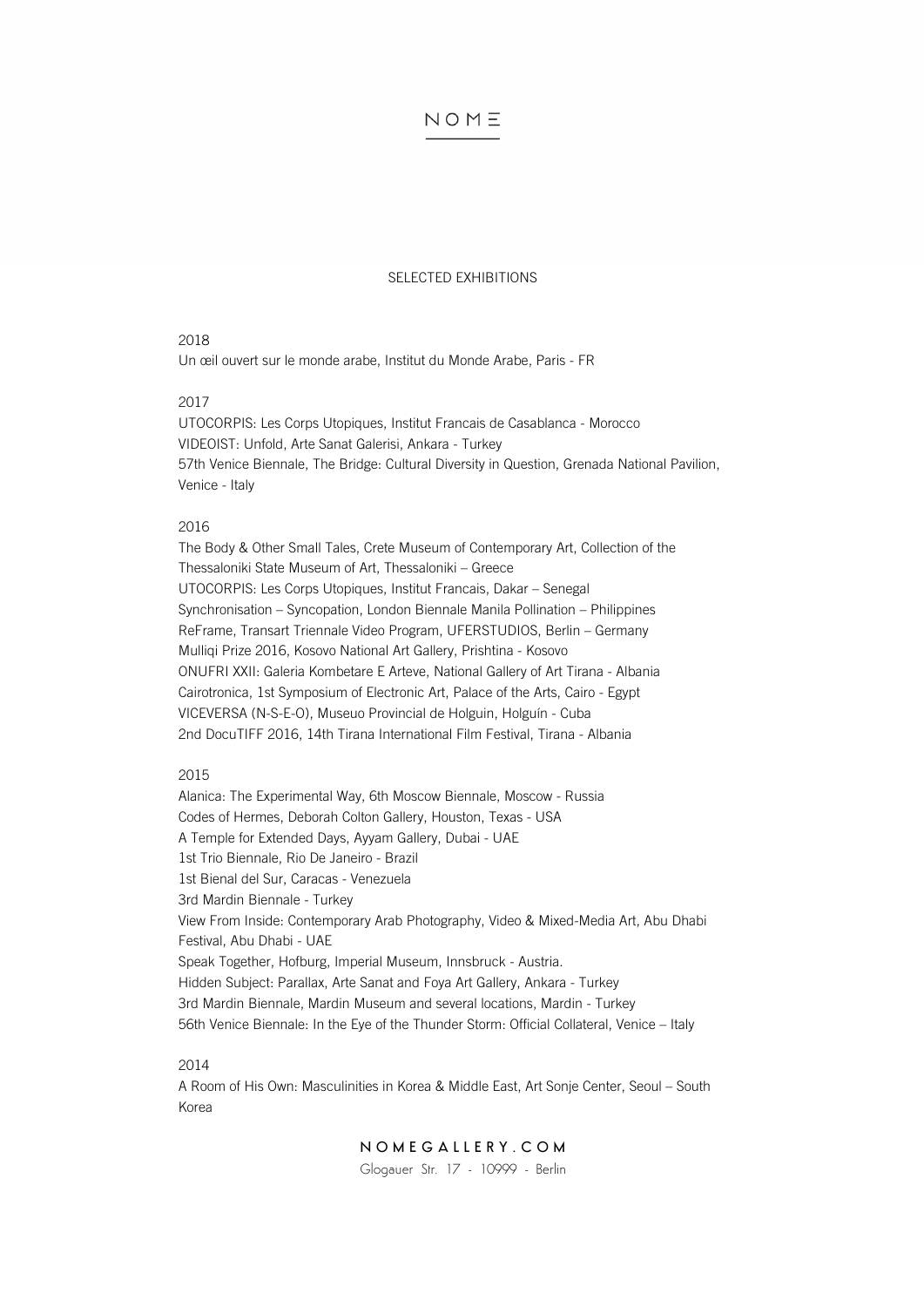I'm Better Than Tomorrow, Hayaka Arti, Istanbul - Turkey ISEA 2014: International Symposium of Electronic Art, Zayed University, Dubai - UAE Mapping Strife, Deborah Colton Gallery, Houston, Texas - USA FotoFest 2014 International Biennial, Houston, Texas - USA The Art of Life: Between Tradition and Change, Uppsala Museum of Art, Uppsala - Sweden Images of the Sensible, Kuad Gallery, Istanbul - Turkey Tradition-Reversal, Collegium Artisticum, Sarajevo - Bosnia Herzegovina Hajj, Le Pèlerinage à La Mecque, Institut du Monde Arabe, Paris – France

#### 2013

Berlin Chromosome, Galerie Naimah Schütter, Berlin - Germany Handling Memories, AB Gallery, Lucerne - Switzerland Beyond The Codes, Raymaluz Gallery, Madrid - Spain Moving Forward by the Day, Meem Gallery, Dubai – UAE Portable Nation: Disappearance as work in progress, 55th Venice Biennale - Maldives Tradition-Reversal, State Museum of Contemporary Art, Thessaloniki, Greek Pavilion, Gervasuti Foundation, Venice – Italy The Shadows Took Shape, The Studio Museum in Harlem, NY – USA Tussen Verhulling en Moderniteit, Cultuurcentrum Brugge - Belgium Reimagining Egypt, Saffron Walden Museum, Essex - UK ALANICA 7: 7th International Contemporary Art Symposium, Vladikafkaz Museum, North Ossetia- Russia Longing for Mecca: The Pilgrim's Journey, Rijksmuseum Volkenkunde, Leiden - The **Netherlands** 25 Years of Arab Creativity, National Museum of Art, Manama - Bahrain Khaled Hafez: Deciphering the Past Within the Present, A.R.T.e.s. Galerie, University of Koeln, Cologne - Germany Egyptian Art Today, AB Gallery, Lucerne - Switzerland Twenty-Five Years of Arab Creativity, Emirates Palace Gallery, Abu Dhabi - UAE Desert Shouts / City Whispers, Bekris Gallery, San Francisco, CA - USA Passages Africaines, Les Chantiers de la Lune, La Seyne-sur-mer - France Grounded: Back to Square 1, Lopez Museum, Manila - Philippines

## 2012

On Codes, Symbols & Stockholm syndrome, Safarkhan Gallery, Cairo - Egypt Khaled Hafez, Video Art Program, Windows Upon the World, Hiroshima MOCA - Japan 2nd Kathmandu International Art Festival, Kathmandu - Nepal Rencontres de Bamako / Fondation Blachere Laureats Presentation, Apt - France Liberation – A Process Review, Havremagasinet, Boden - Sweden Vingt-cinq Ans de Créativité Arabe, Institut du Monde Arabe, Paris - France 1st Santorini Biennale, Santorini - Greece

# NOMEGALLERY.COM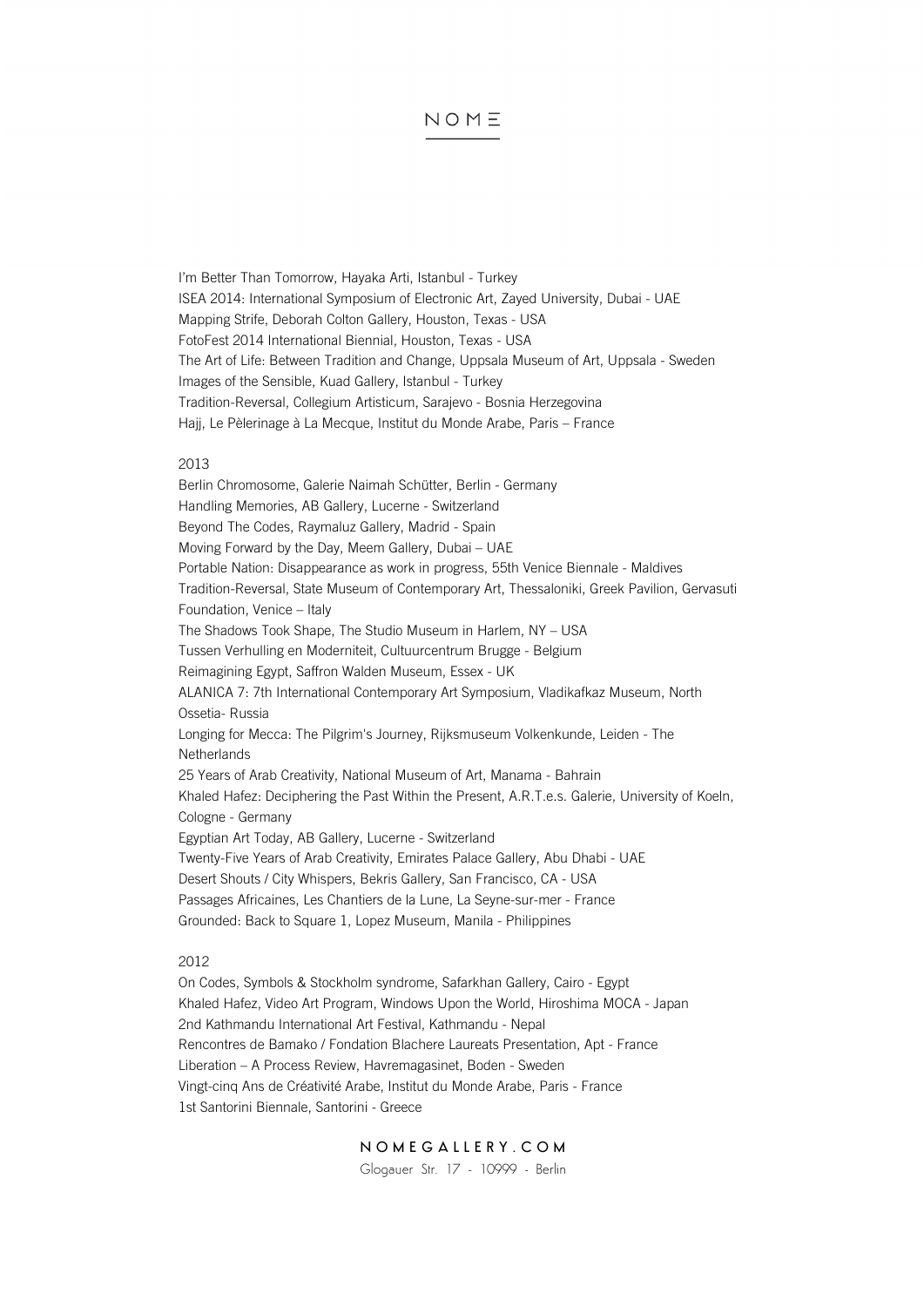41st International Film Festival Rotterdam - The Netherlands The Art of Hajj: Pilgrimage Exhibition, British Museum, London - UK Lowave Rising Images, Cinema du Reel, Centre George Pompidou, Paris - France Beautiful Life: Memory and Nostalgia, The Pier-2 Art Center, Kaohsiung - Taiwan Subversion: A Comedy of Manners, Cornerhouse, Manchester - UK 11th Havana Biennale, Havana - Cuba

#### 2011

9th Bamako Encounters, National Museum of Art, Bamako - Mali Reframing Reality, Museum of Contemporary Art, Roskilde - Denmark 15th International Short Film Festival Winterthur - Switzerland CPH:DOX/ Copenhagen Film Festival, Copenhagen - Denmark 8th Mercusol Biennale, Porto Alegre - Brazil Beautiful Life: Memory and Nostalgia, South Hill Park, Bracknel - UK Miragem / Mirage, Centro Cultural Banco do Brasil, Rio de Janeiro - Brazil East from 4°24': COLLECTIE XXVII, MuHKA Museum of Art, Antwerp – Belgium Miragem / Mirage: Contemporary Art in the Islamic World, Instituto Tomie Ohtake, Sao Paolo - Brazil RESISTANCE(S) III: Arab Video Arts, Ankara International Film Festival, Ankara – Turkey Windows Upon Oceans, State Museum of Contemporary Art, Thessaloniki – Greece Miragem / Mirage: Contemporary Art in the Islamic World, Museo Nacional do Conjunto Cultural da Republica, Brasilia - Brazil

#### 2010

First Temple of Flight, Almasar Gallery, Cairo - Egypt Gods & Superheroes, Galleria Luz & Suarez, Madrid - Spain 12th Cairo Biennale, Cairo - Egypt Manifesta 8, Murcia - Spain Miragem / Mirage, Centro Cultural Banco do Brasil, Rio de Janeiro - Brazil Resistance(s) III, Fondazione Merz, Turin - Italy Resistance(s) III, Casa Àrabe, Madrid - Spain 3rd World Festival of Black Arts: Modernities + Resistances, Dakar - Senegal CAVE: Contemporary Arab Video Encounter, Maraya Arts Center, Sharjah - UAE Tarjama/Translation, The Herbert F. Johnson Museum of Art, Icatha, NY - USA The Presidents: Remix, Blancpain Art Contemporain, Geneva - Switzerland What's Happening Now?: Contemporary Art from Egypt, Casa Arabe, Madrid - Spain Fuck Ups, Fables & Fiascos, Galerie Caprice Horn, Berlin - Germany IN/FLUX: Awkward Conversations, 17th African Film Festival, New Museum, NY - USA Categorical Imperatives, The Guild Gallery, Bombay - India Resistance(s) III, Centre George Pompidou, Paris - France

NOMEGALLERY.COM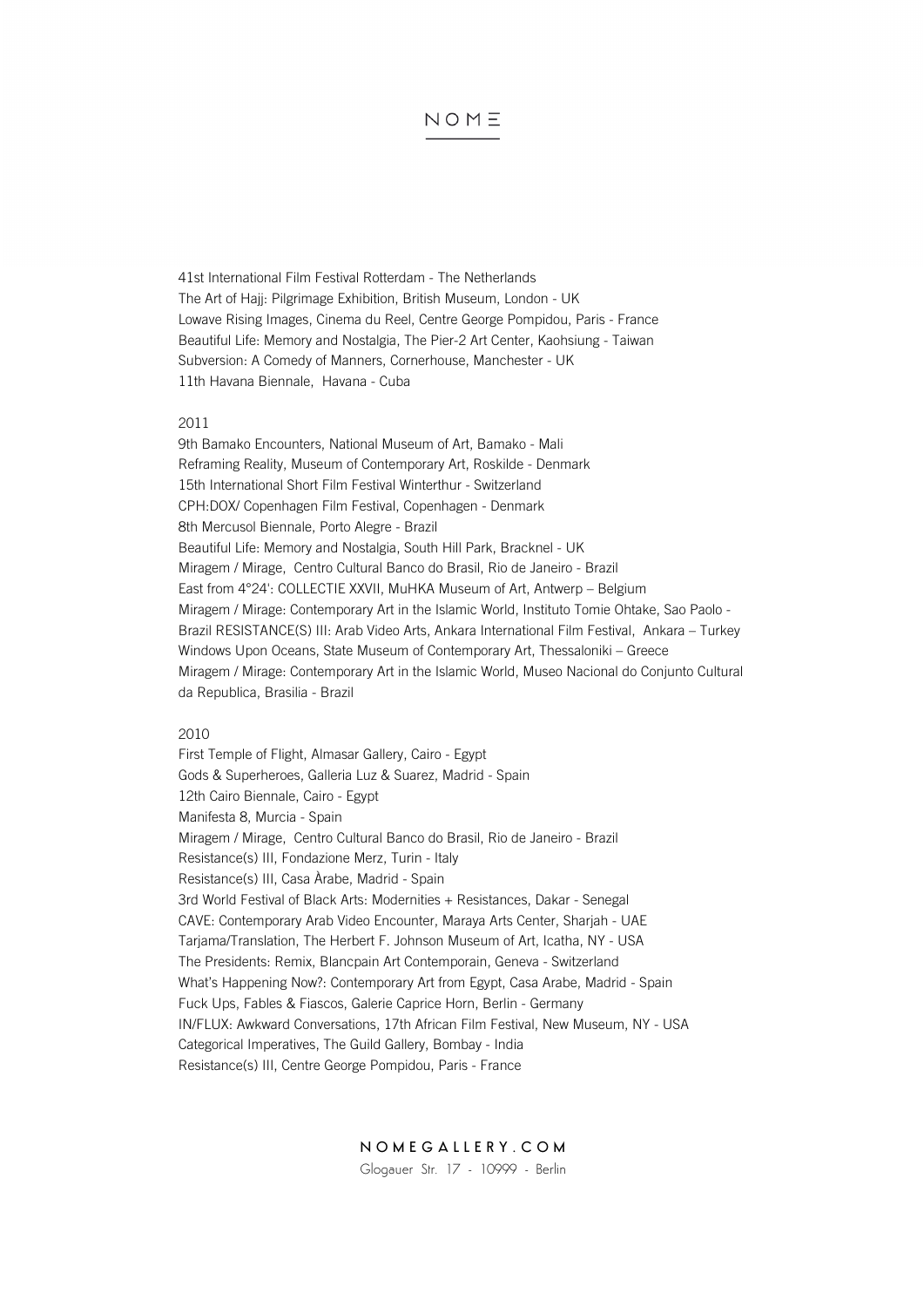#### 2009

Tarjama / Translation, Queens Museum, New York - USA 2nd Thessaloniki Biennale, Thessaloniki - Greece Deconstructing Myths & Reality, Galerie Caprice Horn, Berlin - Germany Icons Reloaded, Galerie ElyseeArts, Liege - Belgium Unveiled: New Art from the Middle East, Saatchi Gallery, London – UK

#### 2008

Desert Snow & Other Stories, Galleria San Carlo, Milan - Italy Borderlines, Le Violin Blue Gallery, London - UK 3rd Guangzhou Triennale, Guangdong Museum of Art, Guandong - China Breaking News, F&A Projects, Paris - France Cairoscape: Images, Imagination and Imaginary of a Contemporary Mega City, Kunstraum Kreuzberg/Bethanien, Berlin - Germany Neighbors in Dialogue, Collegium Artisticum, Skenderija Centre, Sarajevo - Bosnia Om Kalsoum la quatrième pyramide, Institut du Mode Arabe, Paris - France Collectiepresentatie XXI, MuHKA Museum of Contemporary Art, Antwerp - Belgium Trilogie Méditerranéenne: From Athens to Marseille to Cairo, Palais des Arts, Marseille - France Arab Artists Between Italy & the Mediterranean, Italian Cultural Institute, Damascus, Beirut & Cairo Gates of the Mediterranean, Palazzo Piozzo Rivoli, Turin - Italy 2007 More Chromosomes, Il Divano Di George, Modena - Italy Contact Zone, Bamako Museum of Art, Bamako - Mali The Present Out of the Past Millennia, Kunstmuseum Bonn - Germany Recognize, Contemporary Platform, London - UK This Day, Tate Modern, London - UK 7th Sharjah Biennale, Sharjah - UAE Without Title, MuHKA Museum of Contemporary Art, Antwerp - Belgium Neighbors in Dialogue, Fezhane, Istanbul – Turkey 1st AMAL Film Festival - Spain

## 2006

North-East to Southwest, Espace Doual'Art, Douala - Cameroon Philadelphia Chromosome, Galleria San Carlo, Milan - Italy Kartomania & Tout-en-Karton, French Cultural Center, Cairo - Egypt 1st Singapore Biennale - Singapore 7th Dakar Biennale, Dakar - Senegal Images of the Middle East, Museum of Contemporary Art, Roskilde, Copenhagen - Denmark

# NOMEGALLERY.COM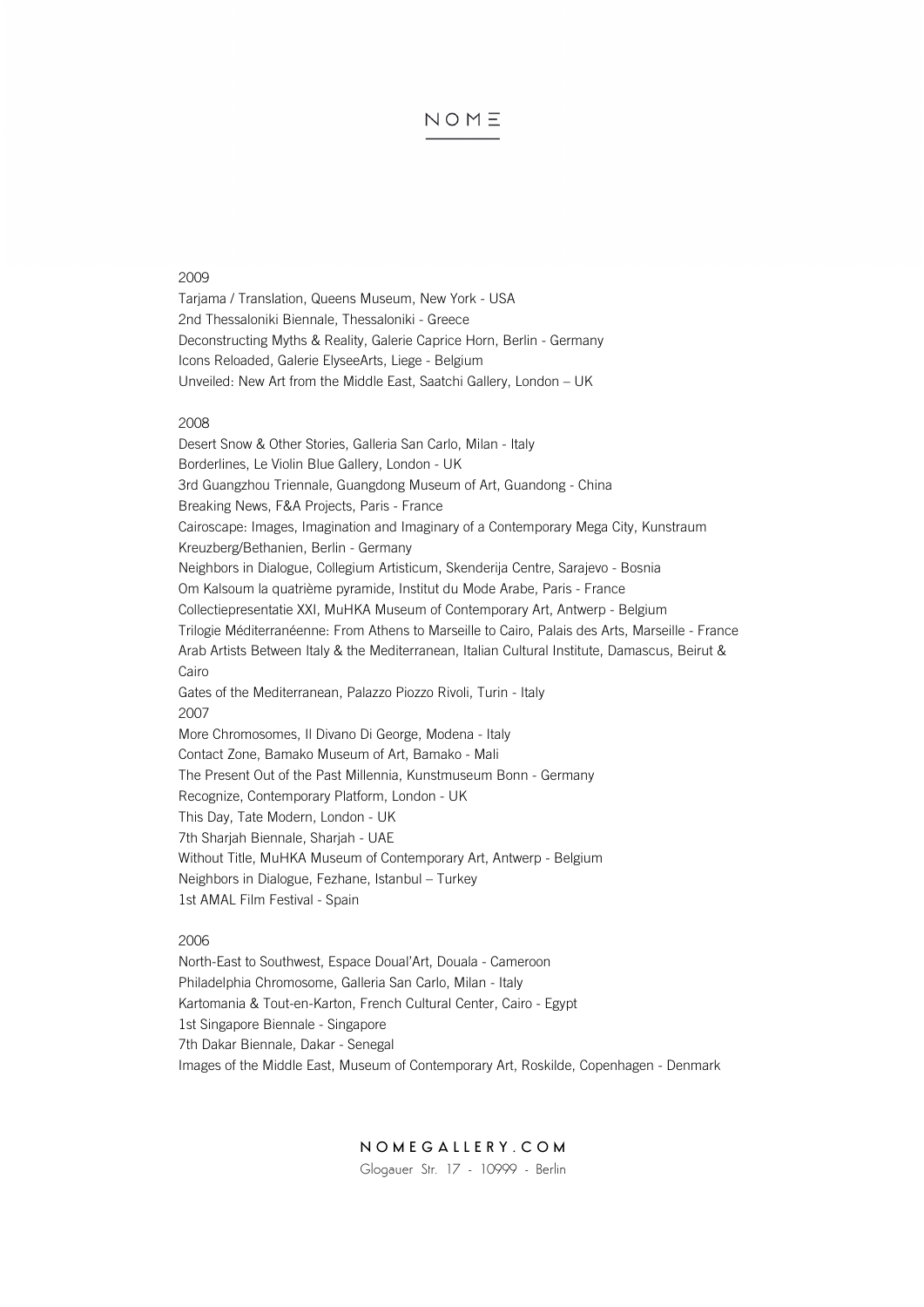#### 2005

French memories, CCM Jean Gagnant, Limoges - France African Memories, Chantiers de la Lune, Toulon - France Mediterranean Encounters, Horcynus Orca Foundation, Messina - Italy

## 2004

Kartonopolis & some 10 years later, Townhouse Gallery, Cairo - Egypt 6th Dak'Art 2004 Dakar Biennale - Senegal (Francophonie Prize) 8th Ismailia International Film Festival, Ismailia - Egypt

## 2002

Nut, the President's Necktie & Batman, Townhouse Gallery, Cairo - Egypt

#### 2001

Cairo Modern Art in Holland, Fortiscircus Theater, Den Haag - The Netherlands

## 2000

Icons of the Second Floor, Townhouse Gallery, Cairo – Egypt

# 1999

Halfway Home & the Electronic Gods, Guezira Art Center, Cairo – Egypt Faster Than the City, Townhouse Gallery, Cairo - Egypt

# 1998

Visions of a Rusty Memory, Cairo-Berlin Gallery, Cairo - Egypt Unimportant Itemsm, Cairo Atelier, Cairo - Egypt

#### 1992

Steps on Desert Sands, Akhenaton III Gallery, Cairo - Egypt

## 1990

Prisoner of Freedom, Cairo Atelier, Cairo - Egypt

# 1989

A Tale of Two Leos, Nile Gallery, Cairo - Egypt

## 1987

Délires, French Cultural Center, Cairo - Egypt

# NOMEGALLERY.COM